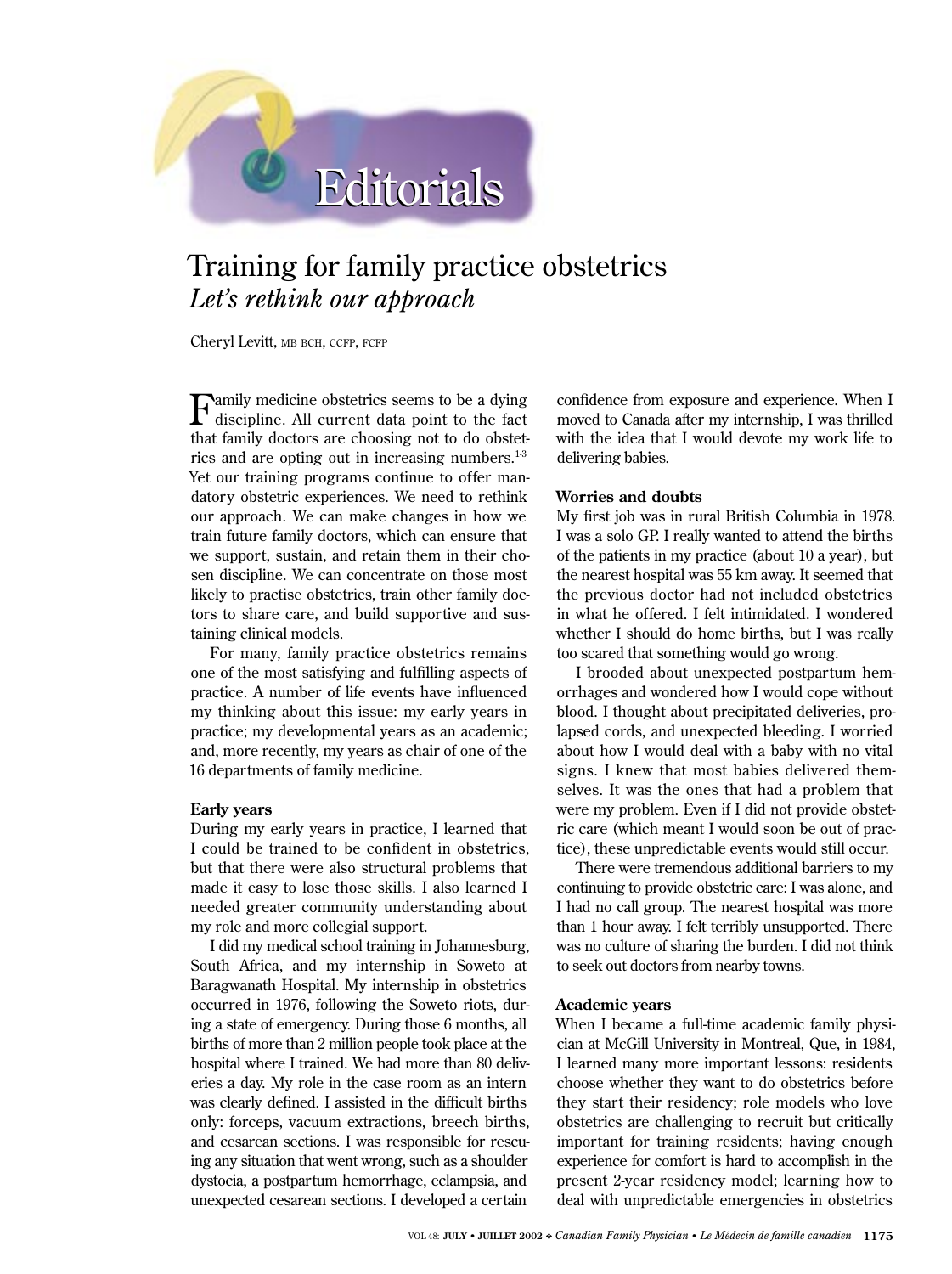and neonatology is challenging; family doctors must have an effective on-call arrangement to sustain some balance in their lives; and family doctors seldom refer to other family doctors.

The few wonderful obstetric role models we have now are a precious resource. Its no use wasting their knowledge on residents who do not ever intend to practise obstetrics. We should put our resources into training the most promising future accoucheurs. Many studies demonstrate that residents who choose not to do obstetrics rarely change their minds.4-6

A 2-year residency program with only 2 months of intensive obstetrics is just too short for most residents to gain enough experience and confidence to provide full-care obstetrics and be able to address unpredictable emergencies. Innovations, such as putting additional elective months together with the obstetric rotations and adding a rotation in neonatology help a little, but a more radical solution is needed to address the obstetrics training crisis.

While standard courses, such as the neonatal resuscitation program (NRP), might boost knowledge and confidence, $\alpha$  our studies showed the NRP helped increase knowledge, but that knowledge slipped away over time.<sup>8</sup> Boosting knowledge and skills through hands-on or video strategies was also not very effective.<sup>9</sup>

An Advanced Life Support in Obstetrics<sup>10</sup> (ALSO) course is no substitute for time, volume, and exposure. Our study demonstrated that ALSO was not sufficient to build confidence in residents doing 2-month obstetric rotations. They still felt insufficiently prepared for emergencies.<sup>5</sup>

Balancing work and lifestyle is our challenge. Often, family physicians who provide obstetric services are their own worst enemies. Many feel obligated to attend *all* their own births. Although we have an on-call system, we seldom call on it, and the on-call system covers us only when we are out of town. This is not sustainable in the long run, and many residents shy away from obstetrics when they see how it can affect their lives.

Family physicians are reluctant to refer their patients to other family physicians for many reasons, such as fear of losing patients, concern they will be compared with the other family physician, and lack of confidence in other family physicians. We need to train our residents to refer and to do shared care and appeal to our colleagues to consider referring low-risk obstetric cases to us. It makes educational and economic sense.

#### **Years as chair**

In 1996, as chair of the Department of Family Medicine at McMaster University in Hamilton, Ont, I faced a new challenge: rapidly decreasing numbers of family doctors doing obstetrics in Hamilton. Last year, only 36 of 402 (9%) practised obstetrics; this year the number has declined to 29 (7%).

We came up with an ambitious new strategy to address this trend: support our faculty who provide obstetric services; sustain their lifestyles; provide a great learning environment for students and residents; provide high-volume obstetric experiences with family physician role models where family doctors would be happy to refer their patients; and provide independent funding from hospitals and the current fee-for-service system.

Our Maternity Centre of Hamilton was funded in June 2000 for a 2-year pilot project for \$1 million. We recruited a director (Dr David Price) to help develop the concept and a business plan. Each doctor gets a stipend for working in the centre doing prenatal and postnatal care. Births are fee-for-service. The doctors are on call 1 day in 10.

In order to ensure that the doctors in the maternity centre have a satisfactory after-hours life, a new joint after-hours weekend call arrangement that combines all three teaching units (approximately 25 000 patients) has been set up. The arrangement ensures some equity in clinical afterhours duties for all our family medicine faculty.

#### **Recommendations**

I recommend the following strategies to help promote greater interest among residents in practising obstetric care:

- Talk about the need to support family practice obstetrics and training with our colleagues, our communities, and our governments.
- Forget about training *all* family physicians to do obstetrics. We should develop a new program called the Family Practice Obstetrics Program. Let this program be unique like the College's Emergency Certification (CCFP[EM]) program, and let's put our energy into training only residents who choose to do obstetrics.
- Train family doctors who do not want to include obstetrics in their practices to do shared care and to refer their normal obstetric cases to other family doctors.
- Finally, train our residents in models that promote a balanced, sustainable lifestyle.